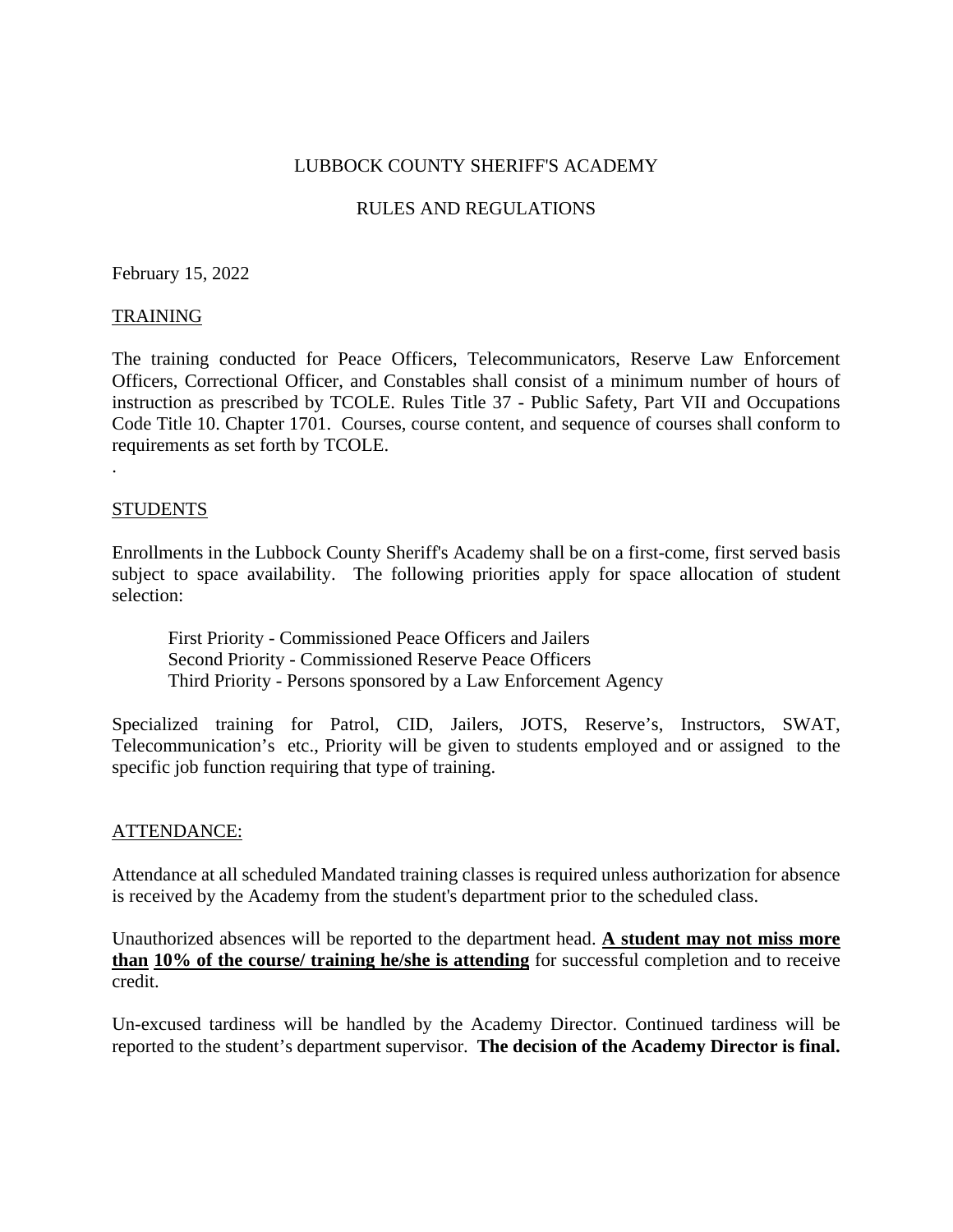## INSTRUCTORS:

It is the Instructors responsibility to make sure that all courses conducted for TCOLE credit and sponsored by the Lubbock County Sheriff's Academy must adjourn no earlier than ninety percent of the scheduled timeline of the course. The Instructor has ten calendar days from the last day instruction to turn in all paperwork for each training course. Any paperwork past the ten day deadline will be denied by the Academy.

# CLASSROOM ATTIRE:

Appropriate attire will be worn at **ALL** times in classroom. Acceptable attire includes duty uniform or business casual comparable attire. The wearing of Tank tops, T-shirts, shorts, cut-offs, sandals, or vulgar attire is prohibited, in the classrooms, or at outside locations during school activities. Appropriate attire and duty rig will be worn on the Firing range during training as described by the instructor.

## CLASSROOM CONDUCT/PROCEDURES

The instructor has complete and total control of the class; any student who fails to conduct Him/Herself in an appropriate manner will be removed from the class. If the disruption was severe enough the Academy Coordinator, or the Instructor, will remove the student from the course.

## **NO FOOD, SMOKING OR SMOKELESS TOBACCO USE IN CLASS ROOM AT ANY TIMES**. This is a smoke free facility.

# LICENSURE REQUIREMENTS

Any student that registers for a licensing course must comply with TCOLE Rule 217.1

#### ACADEMIC REQUIREMENTS

Academic standards in the academy are governed to some extent by State Statute but principally these standards are controlled by Academy policy. Consequently, the student must meet certain minimum requirements in order to be licensed per TCOLE in the State of Texas. The following specifics represent the Academy policy which will govern your academic activity while progressing through the training program.

1 A student must achieve at least eighty percent 80% on all written tests. Any officer attending the Basic Licensing Course MUST maintain an 80% score on daily and final tests. If the average drops below 80%, the officer will be dropped from class.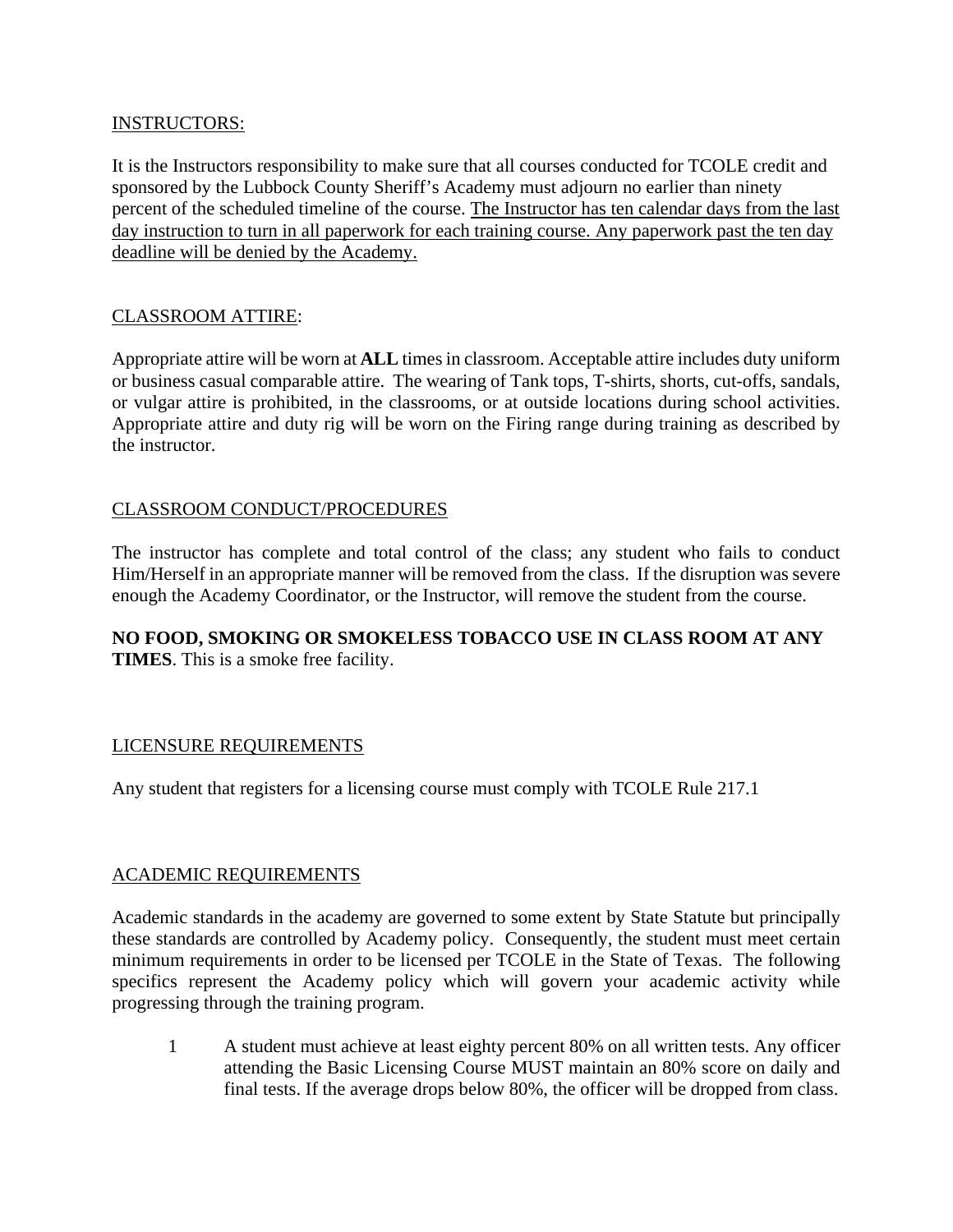- . 2. When a student fails to score 80% on any regularly scheduled final test, the student may take a make-up examination. Make-up exams will be equivalent to the original exam in that they cover the same material and be similar in construction.
- 3. At the conclusion of the course, each student who successfully completes the course requirements will be awarded a certificate attesting to their accomplishments.
- 4. Class grades will be recorded and maintained by the Academy. Students will be able to view their grades. Unauthorized person will not be allowed to view grade.
- 5. Any student caught cheating on any test will be dropped from the course without allowing completion, receiving any credit and their department head will be notified.
- 6. All complaints regarding Academy Instructors, Students, the School, or any teaching method used by an Instructor shall first be discussed with the Academy Director. Failure to follow the "chain of command" could result in termination from the course they are attending. The Academy Director will further define the chain of command upon request.
- 7. All training, Course of Instruction, Pre and Post Testing and certification will be in Compliance with current academic rules as established by TCOLE and this Department.

# EVALUATIONS:

Each student MUST provide an Evaluation Form for any training the student attends. TCOLE Rule 215.9 (b) (3) (v)

#### FIREARMS:

Firearms will be allowed inside the academy unless specifically advised by the course instructor or academy director that they are not allowed. If attending training that consists of scenario based training and the possession of a firearm inside the classroom would place students at unnecessary risk, the firearm shall be secured within the academy armory during the course.